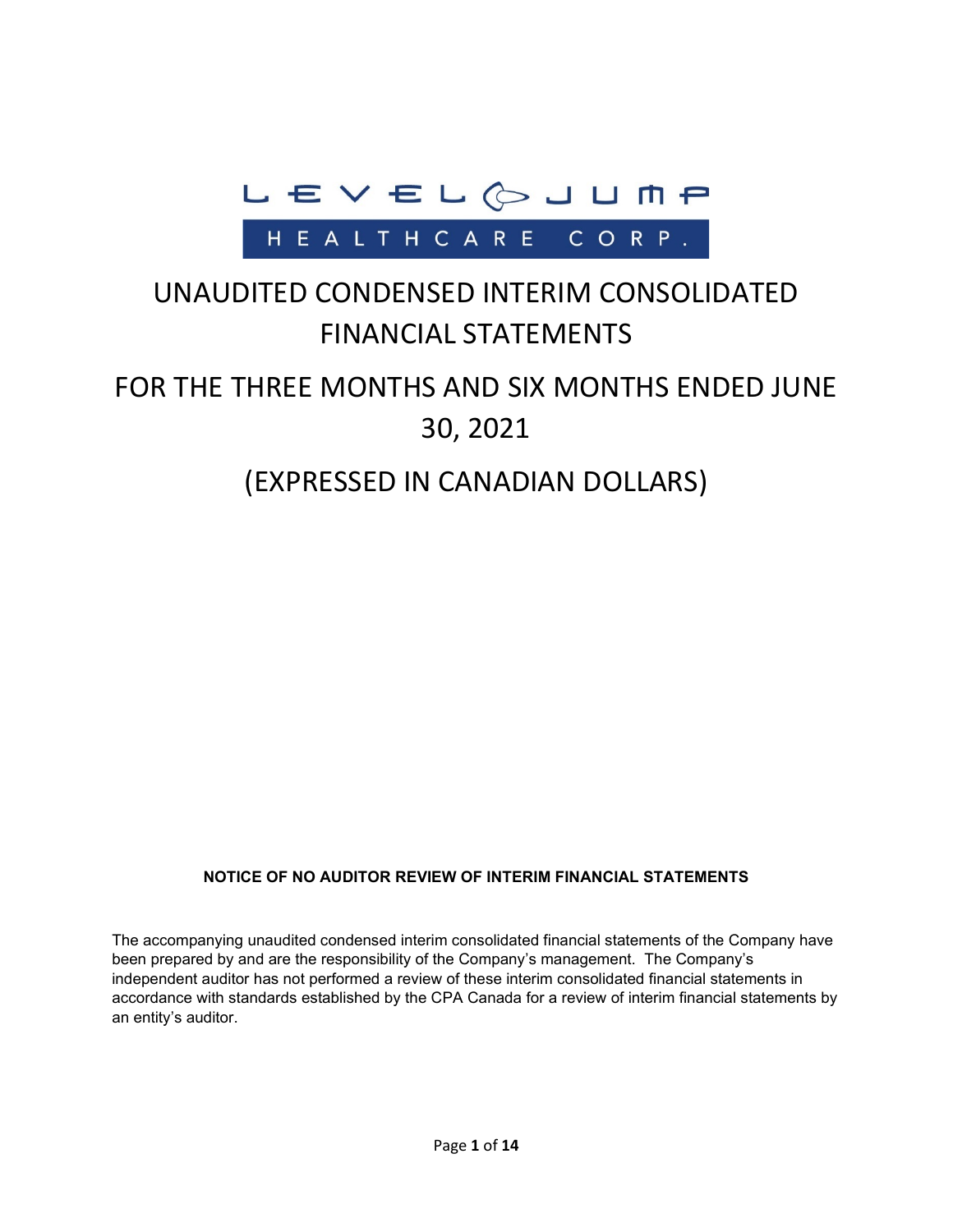#### Leveljump Healthcare Corp. Unaudited Condensed Interim Consolidated Statement of Financial Position (Expressed in Canadian Dollars)

| As at                                                          |    | 30-Jun-21   |    | 31-Dec-20                       |
|----------------------------------------------------------------|----|-------------|----|---------------------------------|
| <b>Assets</b>                                                  |    |             |    |                                 |
| <b>Current Assets</b>                                          |    |             |    |                                 |
| Cash and Cash Equivalents                                      | \$ | 1,498,658   | Ś. | 905,546                         |
| Accounts receivable (Note 4)                                   |    | 608,004     |    | 562,099                         |
| HST receivable                                                 |    | 98,518      |    | 83,018                          |
| Prepaid expenses and deposits                                  |    | 291,943     |    | 366,028                         |
| <b>Total Current Assets</b>                                    |    | 2,497,123   |    | 1,916,692                       |
| Right-of-use-assets (Note 5)                                   |    | 34,342      |    | 50,707                          |
| <b>Total Assets</b>                                            |    | \$2,531,465 |    | \$1,967,399                     |
|                                                                |    |             |    |                                 |
| <b>Liabilities</b>                                             |    |             |    |                                 |
| <b>Current Liabilities</b>                                     |    |             |    |                                 |
| Accounts payable and accrued liabilities (Note 6)              |    | 752,168     |    | 1,006,949                       |
| Current portion of lease liabilities (Note 8)                  |    | 34,112      |    | 34,436                          |
| Due to director                                                |    | 363,049     |    | 340,114                         |
| Due to related party                                           |    |             |    | 49,063                          |
| <b>Total Current Liabilities</b>                               |    | 1,149,329   |    | 1,430,562                       |
| <b>Non-Current liabilities</b>                                 |    |             |    |                                 |
| Lease liabilities (Note 8)                                     |    | 10,597      |    | 26,585                          |
| <b>Statute Barred Liabilities</b>                              |    | 123,152     |    | 123,152                         |
| Long term-debt (Note 7)                                        |    |             |    | 60,000                          |
| <b>Total Non-Current liabilities</b>                           |    | 133,749     |    | 209,737                         |
| <b>Total Liabilities</b>                                       |    | 1,283,078   |    | 1,640,299                       |
| <b>Shareholders' Equity (Deficiency)</b>                       |    |             |    |                                 |
| Common share capital (Note 9)                                  |    | 11,470,222  |    | 10,981,422                      |
| Contributed Surplus                                            |    | 3,476,674   |    | 1,758,253                       |
| Retained earnings                                              |    |             |    | \$ (13,698,509) \$ (12,412,575) |
| <b>Total Shareholders' Equity (Deficiency)</b>                 |    | 1,248,387   |    | 327,100                         |
| <b>Total Liabilities and Shareholders' Equity (Deficiency)</b> | Ś. | 2,531,465   | \$ | 1,967,399                       |

The accompanying notes are an integral part of these consolidated financial statements.

Nature of operations and going concern (Note 1) Subsequent events (Note 16)

Approved on behalf of the Board:

(Signed) "Robert Landau" Director

(Signed) "Mitch Geisler" Director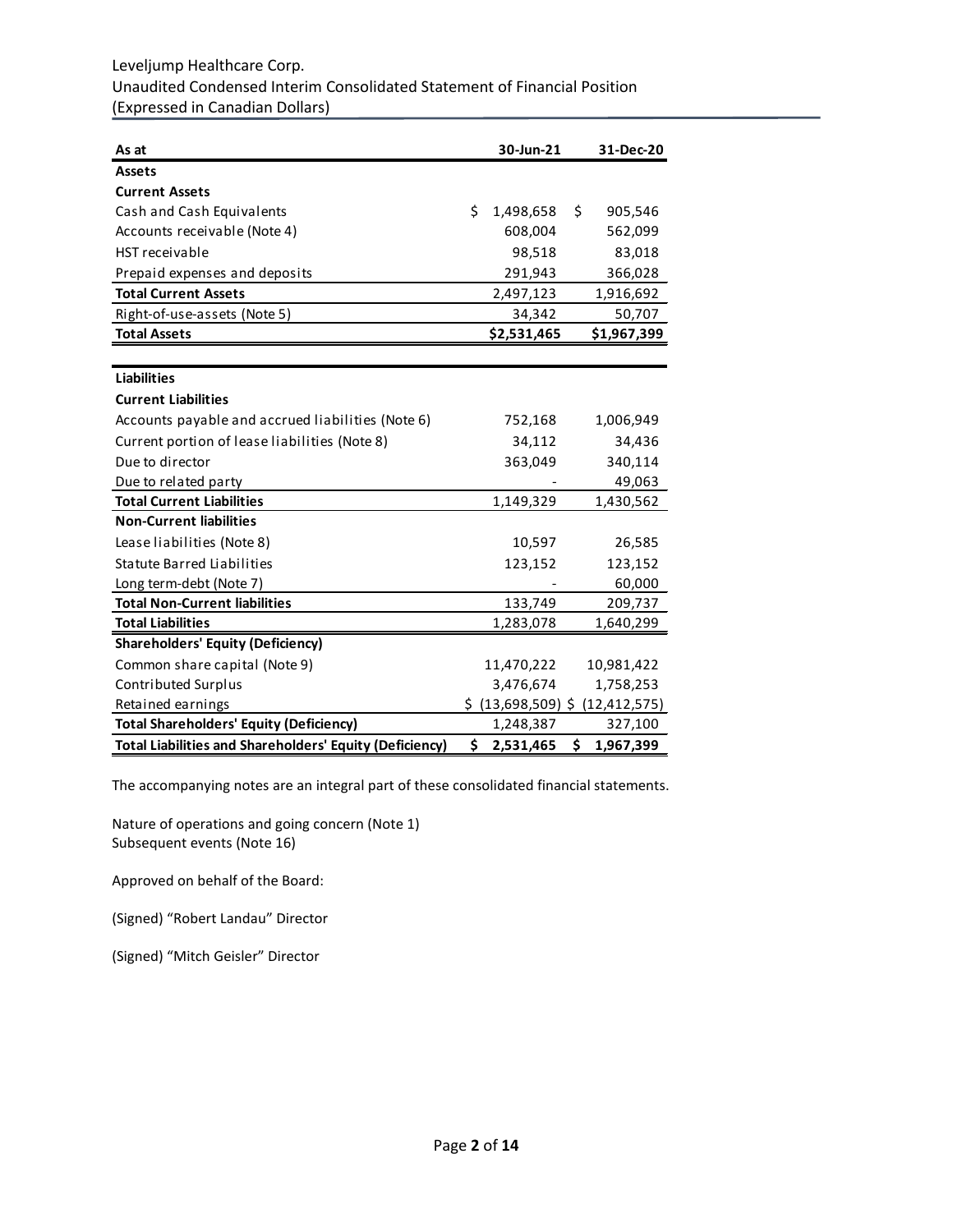## Leveljump Healthcare Corp. Unaudited Condensed Interim Consolidated Statement of Income (Loss) and Comprehensive Income (Loss)

|                                                             | Three months ended    |             | Six months ended |             |
|-------------------------------------------------------------|-----------------------|-------------|------------------|-------------|
|                                                             | 30-Jun-21             | 30-Jun-20   | 30-Jun-21        | 30-Jun-20   |
| <b>Revenues</b>                                             |                       |             |                  |             |
| Teleradiology                                               | \$<br>1,610,839       | \$1,153,827 | \$<br>3,131,771  | \$2,404,650 |
| Admin and other                                             | 29,074                | 17,421      | 53,324           | 50,463      |
| <b>Total Revenue</b>                                        | 1,639,913             | 1,171,248   | 3,185,094        | 2,455,113   |
| <b>Cost of Sales</b>                                        |                       |             |                  |             |
| Reading fees                                                | 1,265,678             | 921,972     | 2,470,626        | 1,922,757   |
| Medical imaging software                                    | 25,054                | 13,446      | 51,781           | 30,065      |
| Internet connectivity                                       | 3,390                 | 3,088       | 7,077            | 7,050       |
| Medical director expenses                                   | 13,900                | 11,800      | 26,750           | 22,690      |
| <b>Total Cost of Sales</b>                                  | 1,308,022             | 950,305     | 2,556,234        | 1,982,563   |
| <b>Gross Profit</b>                                         | 331,891               | 220,942     | 628,860          | 472,551     |
| <b>Expenses</b>                                             |                       |             |                  |             |
| <b>Stock Based Compensation</b>                             | 210,263               |             | 603,021          |             |
| Salaries and wages (Note 13)                                | 323,223               | 82,645      | 602,937          | 187,861     |
| Advertising and Marketing                                   | 204,828               | 3,229       | 381,006          | 3,241       |
| Professional fees                                           | 128,617               | 57,424      | 224,022          | 71,269      |
| General and administrative                                  | 29,041                | 18,809      | 62,037           | 34,122      |
| Insurance                                                   | 21,160                | 2,744       | 43,618           | 7,869       |
| Depreciation and amortization                               | 8,183                 | 8,183       | 16,365           | 16,365      |
| Premises rental                                             | 2,811                 | 2,811       | 5,621            | 5,102       |
| Uncatagorized Expense                                       |                       | (42, 914)   |                  | (42, 914)   |
| <b>Total Operating Expenses</b>                             | 928,125               | 132,930     | 1,938,627        | 282,914     |
| Net profit (loss) before interest and undernoted items      | (596, 234)            | 88,012      | (1,309,766)      | 189,637     |
| <b>Other Income</b>                                         | 20,000                |             | 20,000           |             |
| <b>Other Expenses</b>                                       |                       |             |                  |             |
| Royalty expense (Note 14)                                   |                       | 26,449      |                  | 59,254      |
| Finance costs                                               | 2,914                 | 14,485      | 6,247            | 33,158      |
| Other Miscellaneous Expenses                                | (13, 971)             | (1, 162)    | (14,030)         | (1, 162)    |
| Foreign exchange loss                                       | 3,951                 | 282         | 3,951            | 1,362       |
| Net Income/(Loss) and Comprehensive Income/(Loss)           | \$<br>$(569, 128)$ \$ | 47,958 \$   | $(1,285,934)$ \$ | 97,025      |
| Basic and diluted net comprehensive income (loss) per share | (0.01)                | 299.74      | (0.03)           | 606.40      |
| Weighted average common shares outstanding - basic and      |                       |             |                  |             |
| diluted (Note 15)                                           | 46,103,755            | 160         | 43,338,175       | 160         |

The accompanying notes are an integral part of these consolidated financial statements.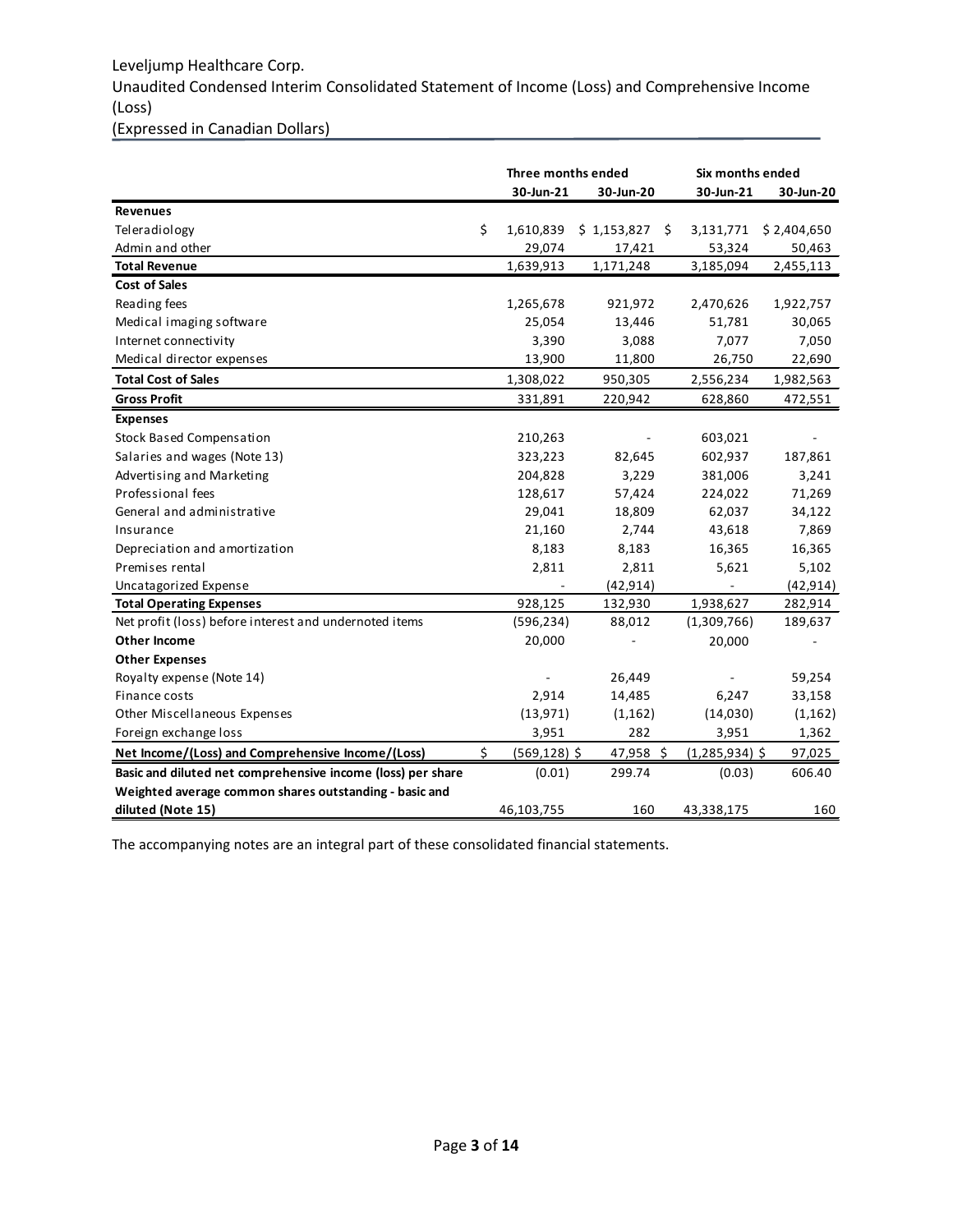|                                                        | Three months ended       |                              | Six months ended         |                              |
|--------------------------------------------------------|--------------------------|------------------------------|--------------------------|------------------------------|
|                                                        | 30-Jun-21                | 30-Jun-20                    | 30-Jun-21                | 30-Jun-20                    |
| <b>Operating activities</b>                            |                          |                              |                          |                              |
| \$<br>Comprehensive income (loss)                      | $(569, 128)$ \$          |                              | 47,958 \$ (1,285,934) \$ | 97,025                       |
| Adjustements for:                                      |                          |                              |                          |                              |
| Depreciation and amortization                          | 8,183                    | 8,183                        | 16,365                   | 16,365                       |
| Credit Card for operating expenses                     | (2, 294)                 | 21                           | 2,164                    | 2,808                        |
| Stock based compensation                               | 246,463                  |                              | 675,821                  |                              |
|                                                        | (316, 776)               | 56,161                       | (591, 584)               | 116,199                      |
| Changes in non-cash working capital items              |                          |                              |                          |                              |
| Accounts receivable                                    | (6, 785)                 | 62,249                       | (45, 905)                | 102,027                      |
| HST receivable/payable                                 | (11, 392)                | (8, 739)                     | (21, 723)                | (5,910)                      |
| Prepaid expenses and deposits                          | (88, 419)                | (7, 162)                     | 74,086                   | (2, 162)                     |
| Accounts payable and accrued liabilities               | (75, 293)                | (20, 924)                    | (64, 822)                | (74, 630)                    |
| Net cash (used in) provided by operating activities \$ | (498,665) \$             | 81,586\$                     | (649,948) \$             | 135,522                      |
|                                                        |                          |                              |                          |                              |
| <b>Investing Activities</b>                            |                          |                              |                          |                              |
| Acquisition of Shares in parent                        |                          | (142, 395)                   |                          | (142, 395)                   |
| Net cash provided by (used in) investing activities    | $\overline{\phantom{a}}$ | (142, 395)                   | $\overline{\phantom{a}}$ | (142, 395)                   |
| <b>Financing Activities</b>                            |                          |                              |                          |                              |
| Lease payments                                         | (8, 365)                 | (6, 552)                     | (16, 311)                | (12, 784)                    |
| Interest on debt                                       |                          | 4,860                        |                          | 9,772                        |
| Long Term Debt                                         |                          | 40,000                       |                          | 40,000                       |
| Proceeds from exercise of options and warrants         |                          |                              | 30,500                   |                              |
| Advances to directors                                  | (39, 102)                | (3,480)                      | (162,065)                |                              |
| Advances (to)/from related party                       |                          | 111,825                      | (49,063)                 | 69,890                       |
| Sale of commozq shares and warrants                    | 1,500,000                | $\qquad \qquad \blacksquare$ | 1,500,000                | $\qquad \qquad \blacksquare$ |
| Repayment of Long Term Debt                            | (60,000)                 | (16, 200)                    | (60,000)                 | (39, 602)                    |
| Net cash provided by (used in) financing activities \$ | 1,392,533 \$             | 130,452 \$                   | 1,243,060 \$             | 67,275                       |
| Increase/(Decrease) in cash                            | 893,868                  | 69,643                       | 593,112                  | 60,403                       |
| Cash (Bank Overdraft), beginning of period<br>\$       | 604,791 \$               | $(11,343)$ \$                | 905,546 \$               | (2, 103)                     |
| \$<br>Cash (Bank Overdraft), end of period             | 1,498,658 \$             | 58,300 \$                    | 1,498,658 \$             | 58,300                       |

The accompanying notes are an integral part of these consolidated financial statements.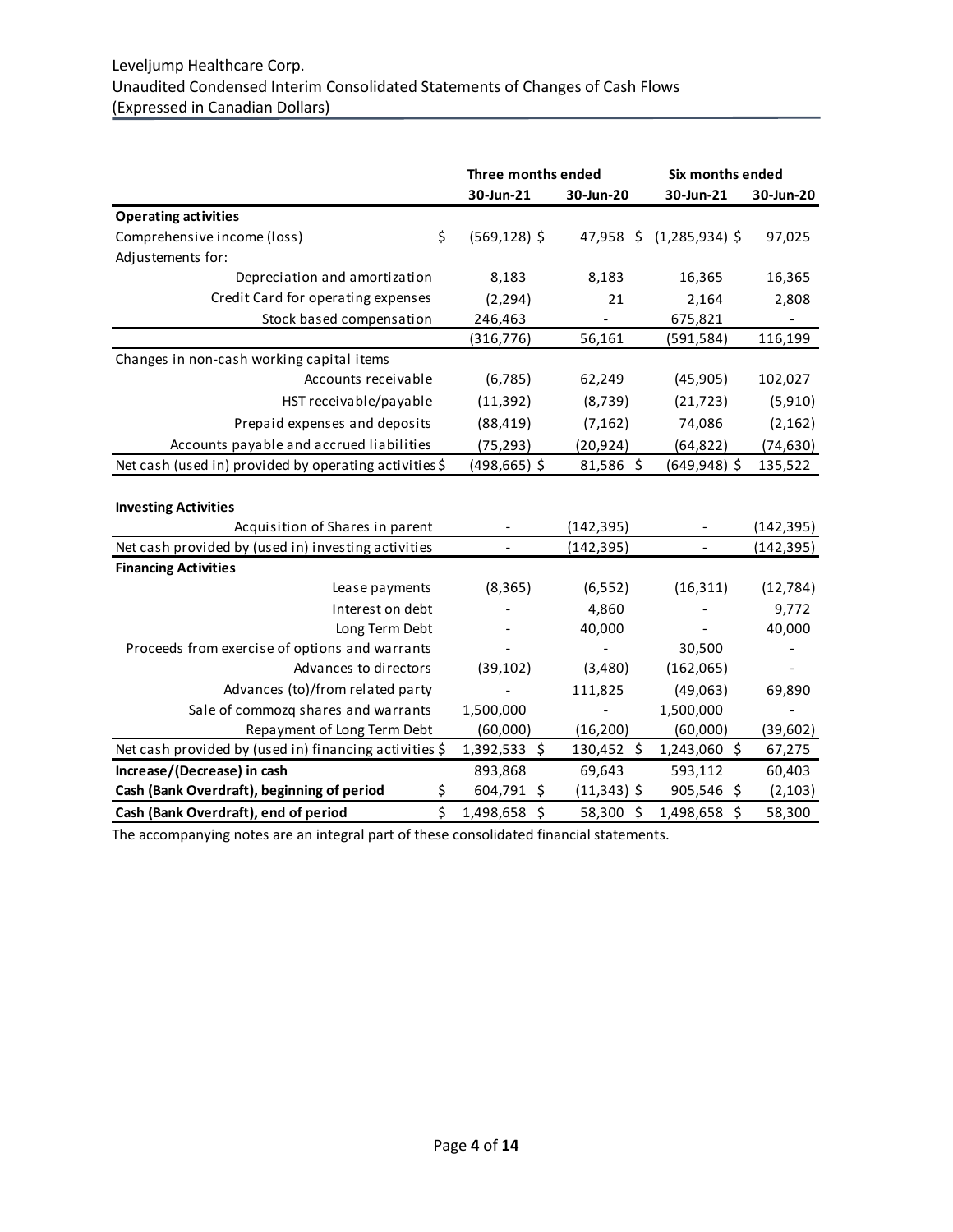#### Leveljump Healthcare Corp. Unaudited Condensed Interim Consolidated Statements of Changes in Equity (Expressed in Canadian Dollars)

| <b>Common Share Capital</b>                                  |                          |                         |                            |                                 |                                  |
|--------------------------------------------------------------|--------------------------|-------------------------|----------------------------|---------------------------------|----------------------------------|
|                                                              | Number of common shares  | Amount                  | <b>Contributed Surplus</b> | <b>Deficit</b>                  | <b>Total Equity (Deficiency)</b> |
| Balance, December 31, 2019                                   | 160                      | \$130,669               |                            | $(849,533)$ \$                  | (718, 864)                       |
| Common shares and warrants issued for cash (Note 11)         | 8,700,511                | 2,679,758               | 1,235,472                  |                                 | 3,915,230                        |
| Common shares and warrants issued pursuant to royalty buyout | 1,111,111                | 342,222                 | 157,778                    |                                 | 500,000                          |
| Share issuance costs                                         | $\overline{\phantom{0}}$ | (471, 527)              |                            |                                 | $-471,527$                       |
| Issuance of shares, warrants and options on RTO transaction  | 30,302,618               | 8,400,700               | 84,500                     |                                 | 8,485,200                        |
| Shares and warrants issued to agents                         | 250,000                  | 77,000                  | 35,500                     |                                 | 112,500                          |
| Fair value of broker options issued to agents                | $\overline{\phantom{a}}$ | (177, 400)              | 177,400                    |                                 | $\overline{\phantom{a}}$         |
| Stock-based compensation                                     |                          |                         | 67,603                     |                                 | 67,603                           |
| Net loss for the year                                        |                          |                         |                            | (11,563,042)                    | (11,563,042)                     |
| Balance, December 31, 2020                                   |                          | 40,364,400 \$10,981,422 |                            | $$1,758,253 \$ (12,412,575) \$$ | 327,100                          |
| Common shares issued                                         | 294,444                  | 68,000                  |                            |                                 | 68,000                           |
| Stock-based compensation                                     |                          |                         | 392,758                    |                                 | 392,758                          |
| Net loss for the quarter                                     |                          |                         |                            | (716, 806)                      | (716, 806)                       |
| <b>Balance, March 31, 2021</b>                               |                          | 40,658,844 \$11,049,422 |                            | $$2,151,011$ $$13,129,381$ \$   | 71,052                           |
| Common shares issued                                         | 10,002,000               | 1,500,800               |                            |                                 | 1,500,800                        |
| Stock-based compensation                                     |                          |                         | 210,263                    |                                 | 210,263                          |
| Issuance of warrants and options                             | $\overline{\phantom{a}}$ | (1,080,000)             | 1,115,400                  |                                 | 35,400                           |
| Net loss for the quarter                                     |                          |                         |                            | (569, 128)                      | (569, 128)                       |
| <b>Balance, June 30, 2021</b>                                |                          | 50,660,844 \$11,470,222 |                            | $$3,476,674$ $$ (13,698,509) $$ | 1,248,387                        |

The accompanying notes to the consolidated financial statements are an integral part of these statements.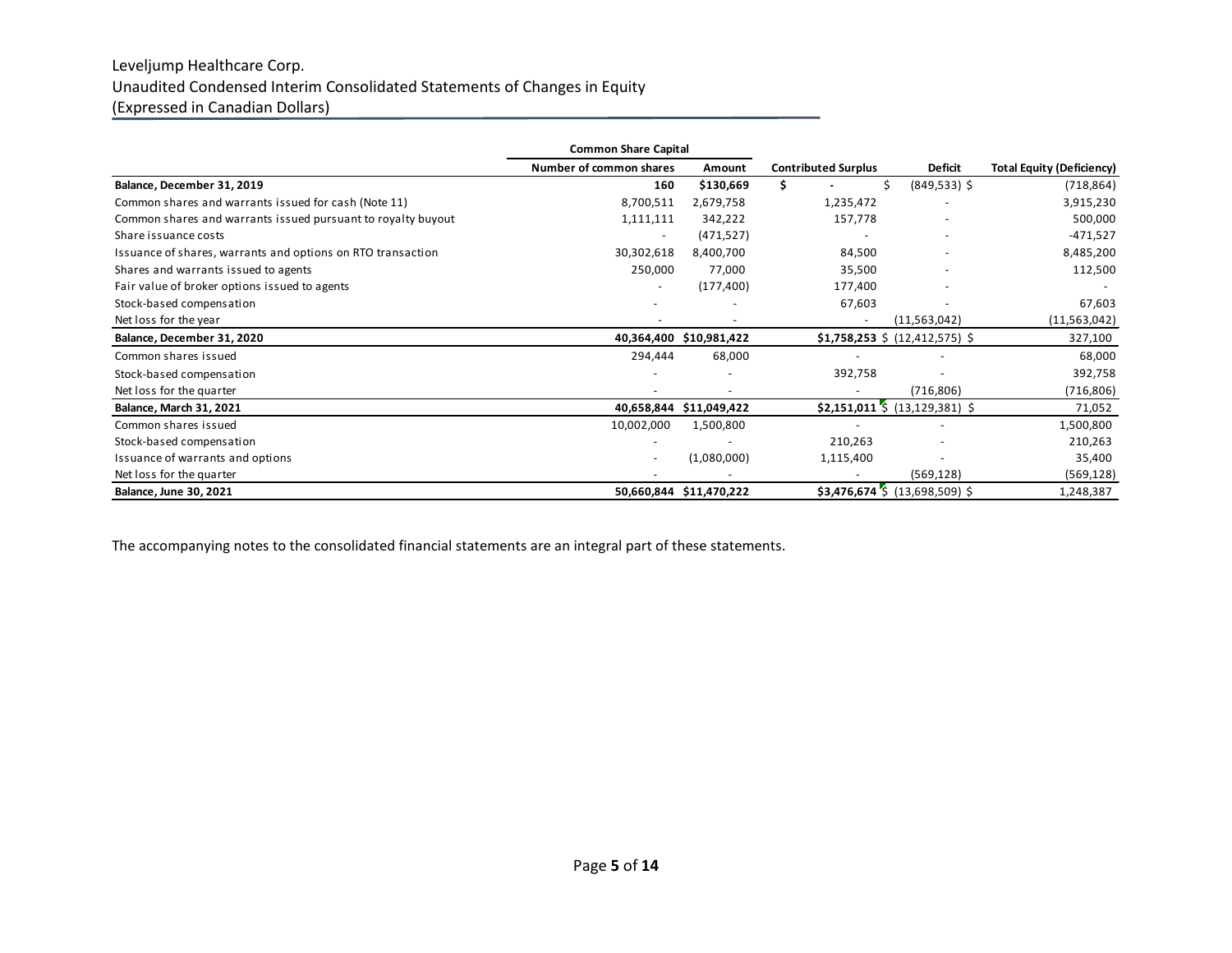## **1.** Nature of Operations and Going Concern

Leveljump Healthcare Corp. was incorporated as Good2Go2 Corp., ("G2G2") under the Canada Business Corporations Act on March 21, 2019 ("Jump" or the "Company").

The Company was classified as a Capital Pool Corporation, as defined in Policy 2.4 of the TSX Venture Exchange (the "Exchange"). The principal business of the Company was the identification and evaluation of assets or businesses with a view to completing a Qualifying Transaction ("QT").

On July 15, 2020, the Company incorporated a wholly owned subsidiary, 12199483 Canada Inc., under the Canada Business Corporations Act, for the purpose of completing its QT with Canadian Teleradiology Services, Inc. ("CTS").

On December 7, 2020, the Company closed its QT involving CTS wherein the Company acquired 100% of the issued and outstanding shares of CTS and began trading on the Exchange under the Symbol "JUMP". These consolidated financial statements reflect the continuation of the financial position, operating results and cash flows of the Company's legal subsidiary, CTS (see Reverse Take-Over Note 5).

The Company's principal business activity is providing teleradiology services. Teleradiology is the process of providing remote off site reading of radiology scans such as CT, MRI, US, and X-ray. Hospital staff scan their emergency room patients, then page the Company's radiologist on call, who can then remotely view, via secured server, the images and diagnose the patient and provide a report back to the hospital.

The Company's head office and registered office is located at 85 Scarsdale Road, Suite 304, Toronto, Ontario, M3B 2R2.

In March 2020, the World Health Organization declared coronavirus (COVID-19) a global pandemic. This contagious disease outbreak, which has continued to spread, has adversely affected workforces, economies, and financial markets globally, leading to an economic downturn. It is not possible for the Company to predict the duration or magnitude of the adverse results of the outbreak and its effects on the Company's business or ability to raise funds.

#### **Going concern**

These unaudited condensed interim consolidated financial statements have been prepared on a going concern basis which assumes the Company will continue in operations for the foreseeable future and will be able to realize its assets and discharge its liabilities and commitments in the normal course of business. Accordingly, it does not give effect to adjustments, if any, that would be necessary should the Company be unable to continue as a going concern, and therefore be required to realize its assets and liquidate its liabilities in other than the normal course of business and at amounts that may differ from those shown in these unaudited condensed interim consolidated financial statements.

As at June 30, 2021, the Company had an accumulated deficit of \$13,698,509 (December 31, 2020 - \$12,412,575). Comprehensive loss for the three months ended June 30, 2021 was \$569,128 (three months ended June 30, 2020 - income \$47,958) and for the six months ended June 30, 2021 was \$1,285,934 (six months ended June 30, 2020 - income \$97,025). These conditions raise material uncertainties which cast significant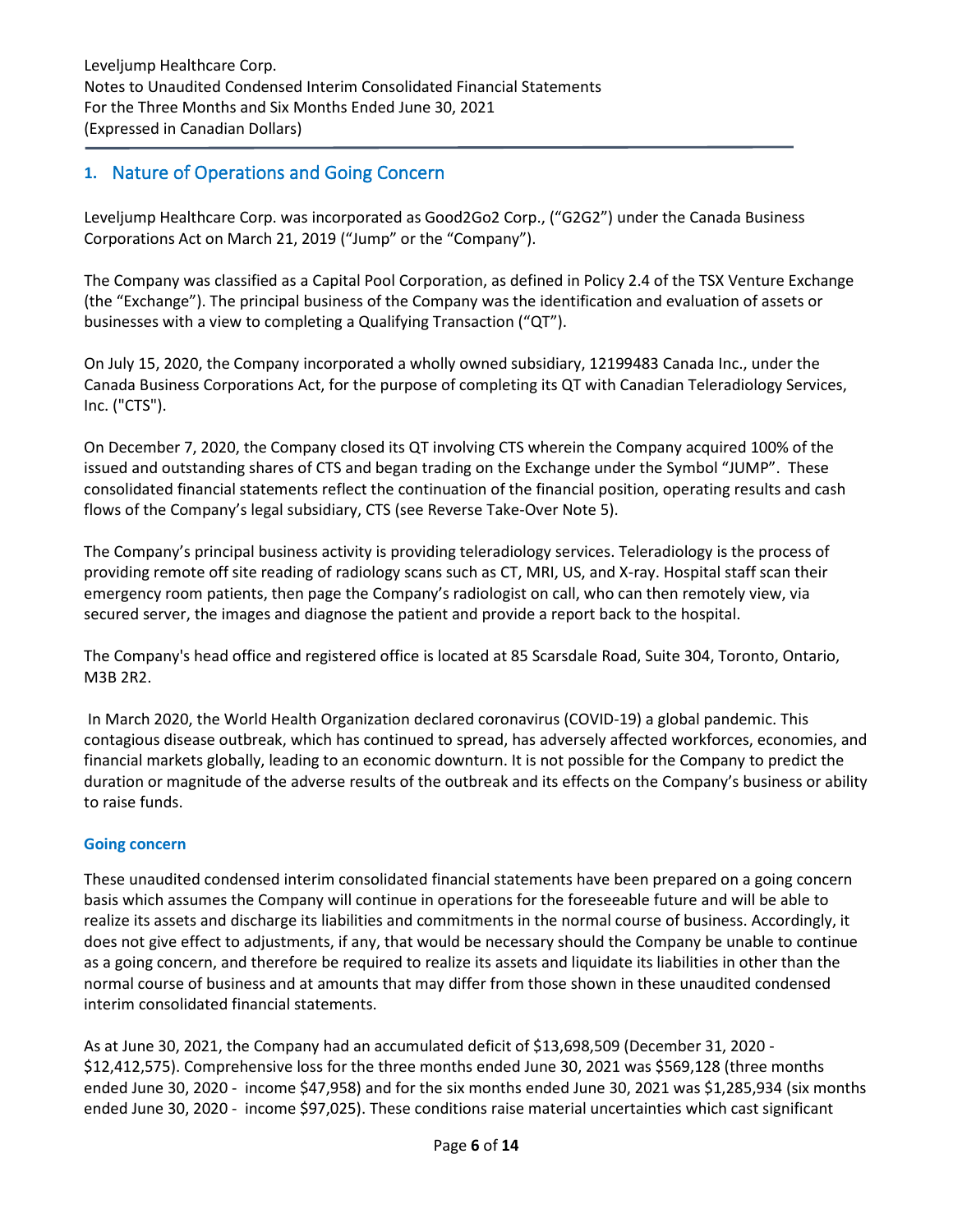Leveljump Healthcare Corp. Notes to Unaudited Condensed Interim Consolidated Financial Statements For the Three Months and Six Months Ended June 30, 2021 (Expressed in Canadian Dollars)

doubt as to whether the Company will be able to continue as a going concern should it not be able to obtain the financing necessary to fund its planned revenue growth and working capital requirements.

The Company has raised funds throughout the prior and current fiscal years and has utilized these funds for working capital requirements. The ability of the Company to arrange additional financing in the future will depend in part upon the prevailing capital market conditions as well as the business performance of the Company. There can be no assurance that the Company will be successful in its efforts to arrange additional financing on terms satisfactory to the Company, nor achieve desired sales growth. If additional financing is raised by the issuance of common shares from treasury of the Company, control of the Company may change and existing shareholders may have their ownership diluted. If adequate funding is not available, the Company may be required to reduce its expansion and acquisition plans and even possibly reduce or terminate its operations.

## **2.** Significant Accounting Policies

#### **Basis of presentation**

The Company applies International Financial Reporting Standards ("IFRS") as issued by the International Accounting Standards Board ("IASB"). These unaudited condensed interim consolidated financial statements have been prepared in accordance with International Accounting Standard 34 - Interim Financial Reporting. Accordingly, they do not include all of the information required for full annual financial statements required by IFRS as issued by the IASB.

The policies applied in these unaudited condensed interim consolidated financial statements are based on IFRS issued and outstanding as of August 25, 2021, the date the Board of Directors approved the statements. The same accounting policies and methods of computation are followed in these unaudited condensed interim consolidated financial statements as compared with the most recent annual consolidated financial statements as at and for the year ended December 31, 2020. Any subsequent changes to IFRS that are given effect in the Company's annual consolidated financial statements for the year ending December 31, 2021 could result in restatement of these unaudited condensed interim consolidated financial statements.

### **3.** Reverse Take-Over

On July 15, 2020, the Company entered into a Business Combination Agreement ("BCA") with CTS under which a reverse acquisition transaction (the "Transaction") was contemplated. Under the terms of the BCA, the Company would acquire all the issued and outstanding common shares of CTS. Upon the BCA closing on December 7, 2020, the former CTS shareholders held approximately 91% of the outstanding shares of the Company. In substance, the Transaction involves former CTS shareholders obtaining control of the Company; accordingly, the Transaction is a reverse acquisition under which CTS is identified as the accounting acquirer. The future consolidated financial statements of the combined entity therefore represent the continuation of CTS.

G2G2 did not meet the definition of a business under IFRS 3 Business Combinations ("IFRS 3") prior to the Transaction. The Transaction is therefore accounted for in accordance with IFRS 2 Share-based Payment ("IFRS 2") whereby CTS is deemed to have issued shares in exchange for the net assets of G2G2 at the fair value of the consideration received by CTS.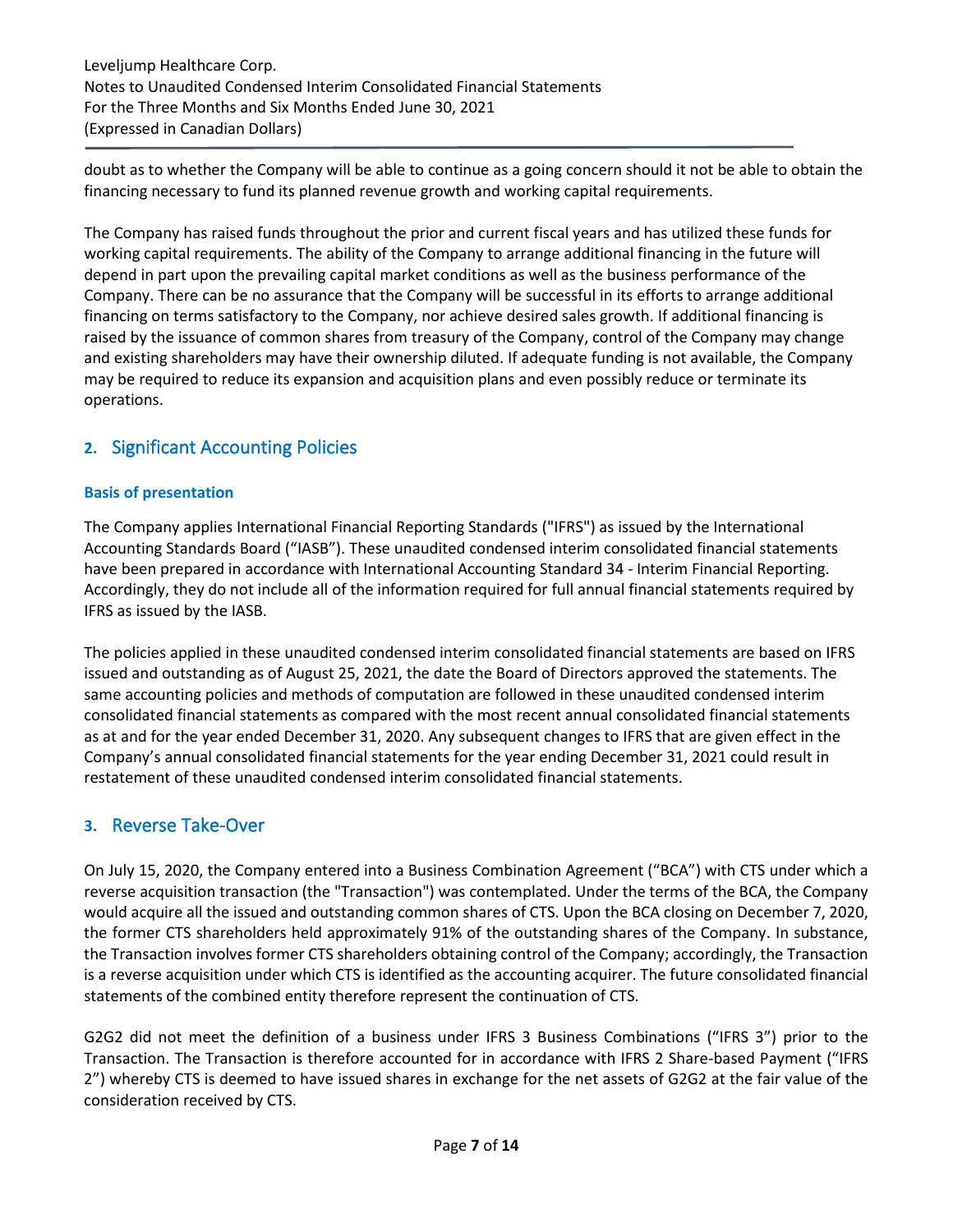As a result of this asset acquisition, a listing expense of \$8,749,541 has been recorded. This reflects the difference between the estimated fair value of consideration given is as follows:

| <b>Fair value of net assets acquired</b> |    |            |
|------------------------------------------|----|------------|
| Cash and cash equivalents                | \$ | 210,802    |
| Amounts receivable                       |    | 13,700     |
| Accounts payable and accrued liabilities |    | (143, 021) |
| Listing expense                          |    | 8,749,541  |
|                                          | Ś  | 8,831,022  |
| <b>Consideration given</b>               |    |            |
| Common shares                            | \$ | 8,400,700  |
| Stock options and warrants               |    | 84,500     |
| Professional fees                        |    | 345,822    |
|                                          | \$ | 8,831,022  |

## **4.** Accounts Receivable

Accounts receivables are collectible from customer sales. The following is an aging analysis of the Company's trade and other receivables:

|                   |                         | <b>Aging Days</b> |          |                          |       |
|-------------------|-------------------------|-------------------|----------|--------------------------|-------|
|                   | <b>Total Receivable</b> | <b>Current</b>    | 31 to 60 | 61 to 90                 | $90+$ |
| December 31, 2020 | 562.099                 | 453.669           | 99.684   | $\overline{\phantom{a}}$ | 8,746 |
| June 30, 2021     | \$608,004               | 595,323           | 9.624    | $\blacksquare$           | 2,837 |

As at June 30, 2021 and December 31, 2020, no impairment was recorded for any portion of the trade receivables.

The Company held no collateral for any receivable amounts outstanding as of June 30, 2021 and December 31, 2020.

## **5.** Right-of-use Assets

| Balance, December 31, 2020     | \$50,706 |
|--------------------------------|----------|
| Amortization                   | (8, 183) |
| <b>Balance, March 31, 2021</b> | \$42,523 |
| Amortization                   | (8, 183) |
| <b>Balance, June 30, 2021</b>  | \$34,342 |

Right-of-use assets consist of office space and computers. Computers are amortized over 36 months and office space is amortized over 36 months.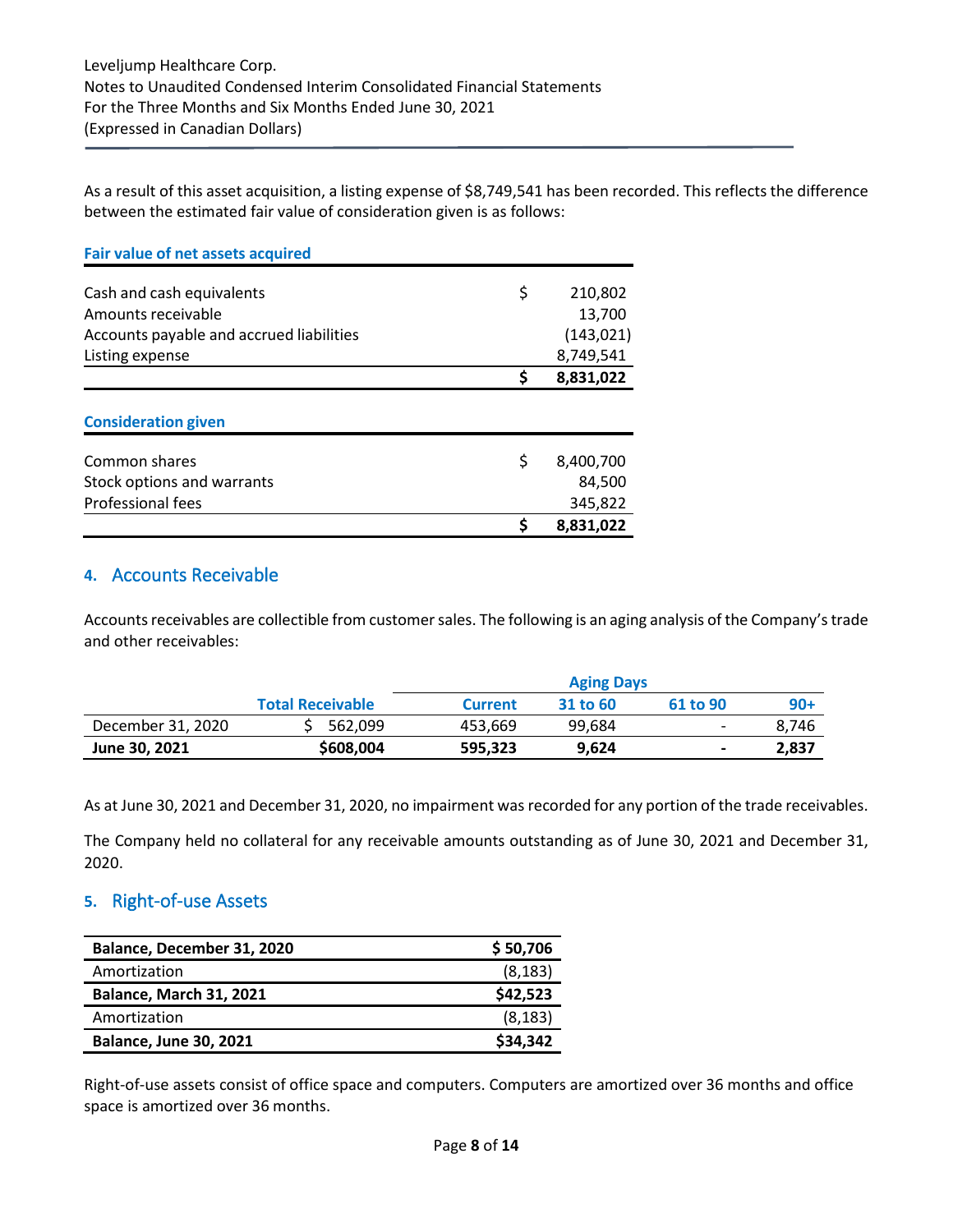## **6.** Accounts Payable and Accrued Liabilities

Accounts payable and accrued liabilities of the Company are principally comprised of amounts outstanding for subcontracted radiologists and for other amounts relating to operating activities.

|                            | June 30, 2021 December 31, 2020 |             |
|----------------------------|---------------------------------|-------------|
| <b>Accounts Payable</b>    | \$645,935                       | 921,681     |
| <b>Accrued Liabilities</b> | 103.537                         | 85,268      |
|                            | \$749,472                       | \$1,006,949 |

The standard maturity terms of the Company's accounts and other payables are 30 to 60 days.

## **7.** Long Term Debt

The Company had a term loan from iCapital Financial Services Corp. ("iCapital") that was issued on December 5, 2018 for a principal amount of \$100,000 with a total cost of borrowing of \$43,000. On May 8, 2019, the Company borrowed an additional \$80,000 from iCapital with a total cost of borrowing of \$34,400. On December 15, 2020, the Company repaid the balances due on the loans from iCapital.

During the year ended December 31, 2020, the Company incurred interest of \$45,869 (2019 - \$34,245) on the loans from iCapital.

On April 17, 2020, the Company entered the Canada Emergency Business Account ("CEBA") loan with TD Canada Trust for \$40,000. The initial term of the loan is until December 31, 2022, and if paid in full by that time no interest will be due under the loan and the Company will only be required to pay back \$30,000. If the loan is not paid in full by December 31, 2022 it will convert into a three-year term loan with interest at 5%.

On December 30, 2020, the Company received the CEBA extension loan of \$20,000 so the full CEBA loan now has a balance of \$60,000, and if paid back by December 31, 2022 only \$40,000 will need to be repaid.

On May 10, 2021 the Company repaid the required \$40,000 CEBA amount and the loan is now discharged.

### **8.** Lease Liabilities

The Company's leases end in July and August 2022. The aggregate lease payment is \$3,732/month.

On August 1, 2019, the Company entered into a lease agreement with Capitol Building Properties with respect to its head office location. The lease expires on July 31, 2022.

On August 12, 2019, the Company entered into a lease agreement with Dell, with respect to two computer servers. The lease expires on August 11, 2022.

**June 30, 2021 December 31, 2020**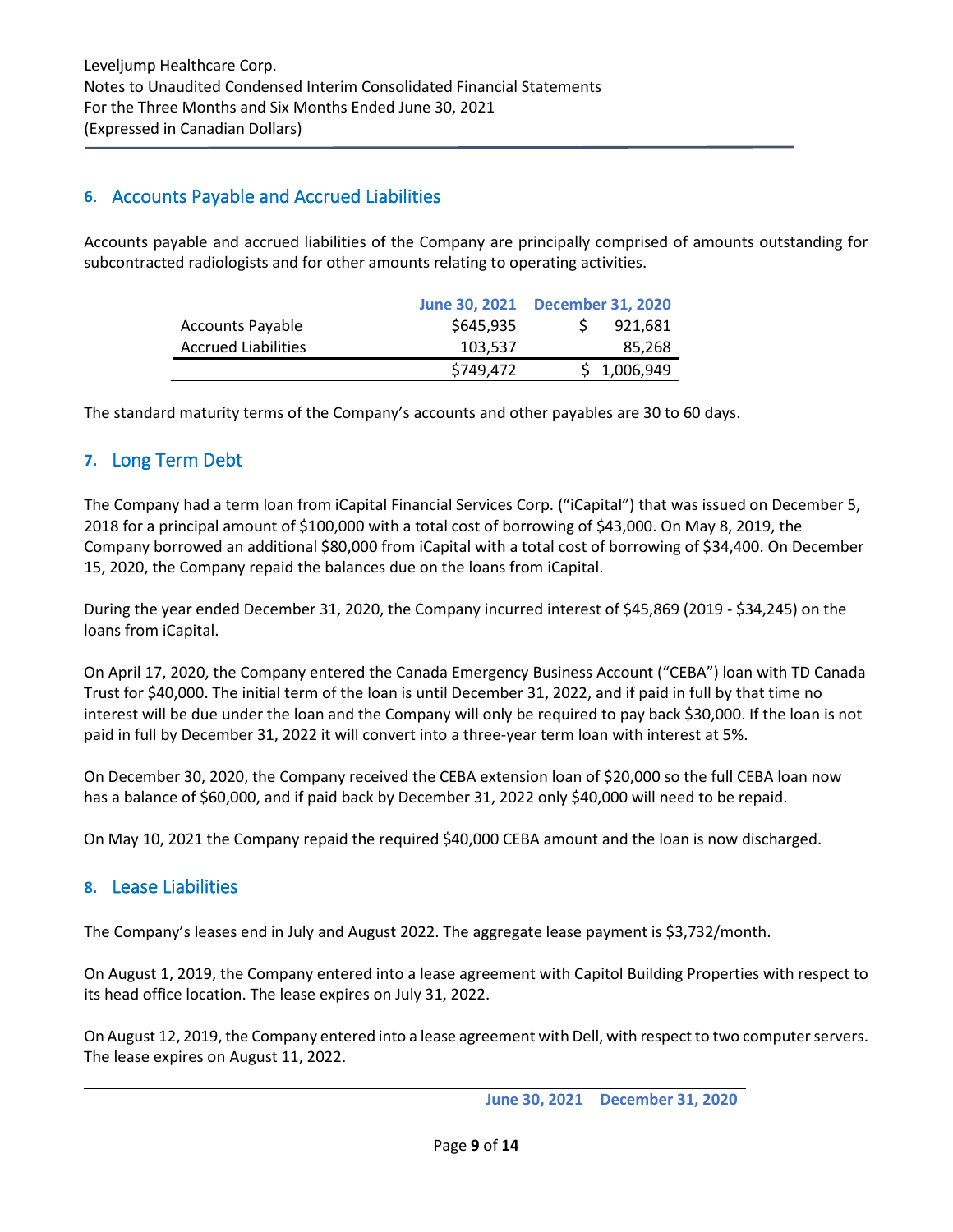Leveljump Healthcare Corp. Notes to Unaudited Condensed Interim Consolidated Financial Statements For the Three Months and Six Months Ended June 30, 2021 (Expressed in Canadian Dollars)

| <b>Current Portion</b> | \$34,112 | \$34,436 |
|------------------------|----------|----------|
| Non-current Portion    | 10.597   | 26,585   |
|                        | \$44,709 | \$61,021 |

#### **9.** Common Share Capital

#### Authorized Share Capital

Unlimited number of common shares, with no par value.

#### Common Shares Issued

|                                              | Number of common<br>shares |    | Amount     |
|----------------------------------------------|----------------------------|----|------------|
| Balance, December 31, 2019 and June 30, 2020 | 160                        |    | \$130,653  |
|                                              |                            |    |            |
| Balance, December 31, 2020                   | 40,364,400                 | \$ | 10,981,422 |
| Exercise of warrants (a)                     | 125,000                    |    | 22,500     |
| Exercise of options (b)                      | 44,444                     |    | 8,000      |
| Shares issued for debt (c)                   | 125,000                    |    | 37,500     |
| <b>Balance, March 31, 2021</b>               | 40,658,444                 | S  | 11,049,422 |
| Shares issued for private placement (d)      | 10,000,000                 |    | 1,500,000  |
| Shares issued for debt (e)                   | 2,000                      |    | 800        |
| <b>Balance, June 30, 2021</b>                | 50,660,444                 | Ś  | 12,550,222 |

(a) On January 22, 2021, 125,000 warrants were exercised for gross proceeds of \$22,500.

- (b) On March 11, 2021, 44,000 options were exercised for gross proceeds of \$8,000.
- (c) On February 8, 2021, 125,000 units, consisting of 1 common share and 1 warrant to purchase a common share at a price of \$0.20 good until March 31, 2024, in exchange for debt of \$37,500.
- (d) On May 12, 2021, 10,000,000 units, consisting of 1 common share and 1 warrant to purchase a common share at a price of \$0.20 good until March 31, 2024, were issued as part of a non-brokered private placement for proceeds of \$1,500,000. The fair value of the warrants granted is estimated at \$1,080,000 using the Black-Scholes model for option pricing. The assumptions underlying the fair value of the share purchase options were as follows: risk free interest rate – 0.27%; dividend yield - 0%; expected stock volatility - 90% and a warrant life - 3 years.
- (e) On June 9, 2021, 2,000 shares were issued to employees in exchange for \$800 of bonuses.

#### **10.** Stock Options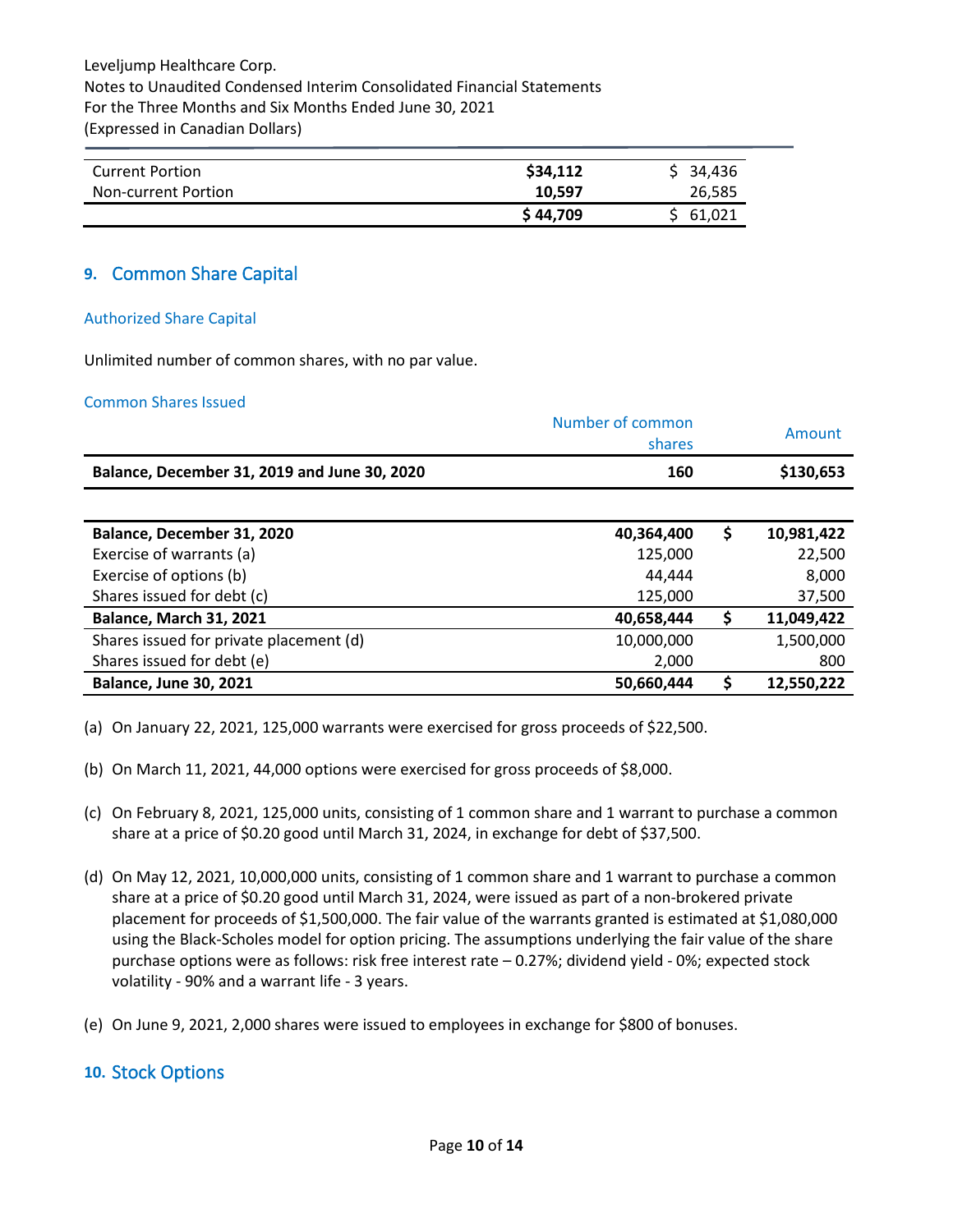The Company has a Share Option Plan (the "Plan") under which it is authorized to grant options to purchase common shares of the Company to directors, senior officers, employees and/or consultants of the Company. The aggregate number of shares of the Company which may be issued and sold under the Plan will not exceed 20% of the total number of common shares issued and outstanding as of the date of the RTO transaction. Share options are granted with a maximum term of ten years with vesting requirements at the discretion of the Board of Directors.

The Company records a charge to the statement of loss and comprehensive loss using the Black-Scholes fair valuation option pricing model with respect to a share option grant. The valuation is dependent on several estimates, including the risk-free interest rate, the level of share volatility, together with an estimate of the level of forfeiture. The level of share volatility is calculated with reference to the historic traded daily closing share price at the date of issue. Option pricing models require the input of highly subjective assumptions including the expected price volatility. Changes in the subjective input assumptions can materially affect the fair value estimate, and therefore the existing models do not necessarily provide a reliable measure of the fair value of the Company's share purchase options.

|                                              | <b>Number of</b> | <b>Weighted</b> |
|----------------------------------------------|------------------|-----------------|
|                                              | stock            | average         |
|                                              | options          | exercise price  |
| Balance, December 31, 2019 and June 30, 2020 |                  | \$ nil          |
|                                              |                  |                 |
| Balance, December 31, 2020                   | 4,245,555        | 0.43            |
| Granted                                      |                  |                 |
| Cancelled                                    |                  |                 |
| Exercised (Note 9(b))                        | (44,000)         | 0.18            |
| <b>Balance, March 31, 2021</b>               | 4,201,556        | 0.43            |
| Granted (b)                                  | 200,000          | 0.25            |
| Cancelled                                    | (70,000)         | 0.45            |
| <b>Balance, June 30, 2021</b>                | 4.331.112        | 0.42            |

- (a) The portion of the estimated fair value of options granted in the prior year and vested during the three months ended June 30, 2021, amounted to \$210,263 (three months ended March 31, 2020 - \$nil).
- (b) The fair value of the stock options granted is estimated at \$35,400 using the Black-Scholes model for option pricing. The assumptions underlying the fair value of the share purchase options were as follows: risk free interest rate – 0.27%; dividend yield - 0%; expected stock volatility - 90% and an option life - 1 year.

The following table reflects the actual stock options issued and outstanding as of June 30, 2021:

| <b>Expiry date</b> | <b>Exercise price</b><br>(\$) | <b>Weighted average</b><br>remaining contractual<br>life (years) | <b>Number of</b><br>options<br>outstanding | <b>Number of</b><br>options vested<br>(exercisable) |
|--------------------|-------------------------------|------------------------------------------------------------------|--------------------------------------------|-----------------------------------------------------|
| 12-Feb-25          | 0.18                          | 3.54                                                             | 47,222                                     | 47,222                                              |
| 07-Dec-21          | 0.18                          | 0.34                                                             | 189,333                                    | 189,333                                             |
| 21-Dec-23          | 0.45                          | 2.39                                                             | 3,895,000                                  | 991,250                                             |
| 22-May-19          | 0.25                          | 0.92                                                             | 200,000                                    | 200,000                                             |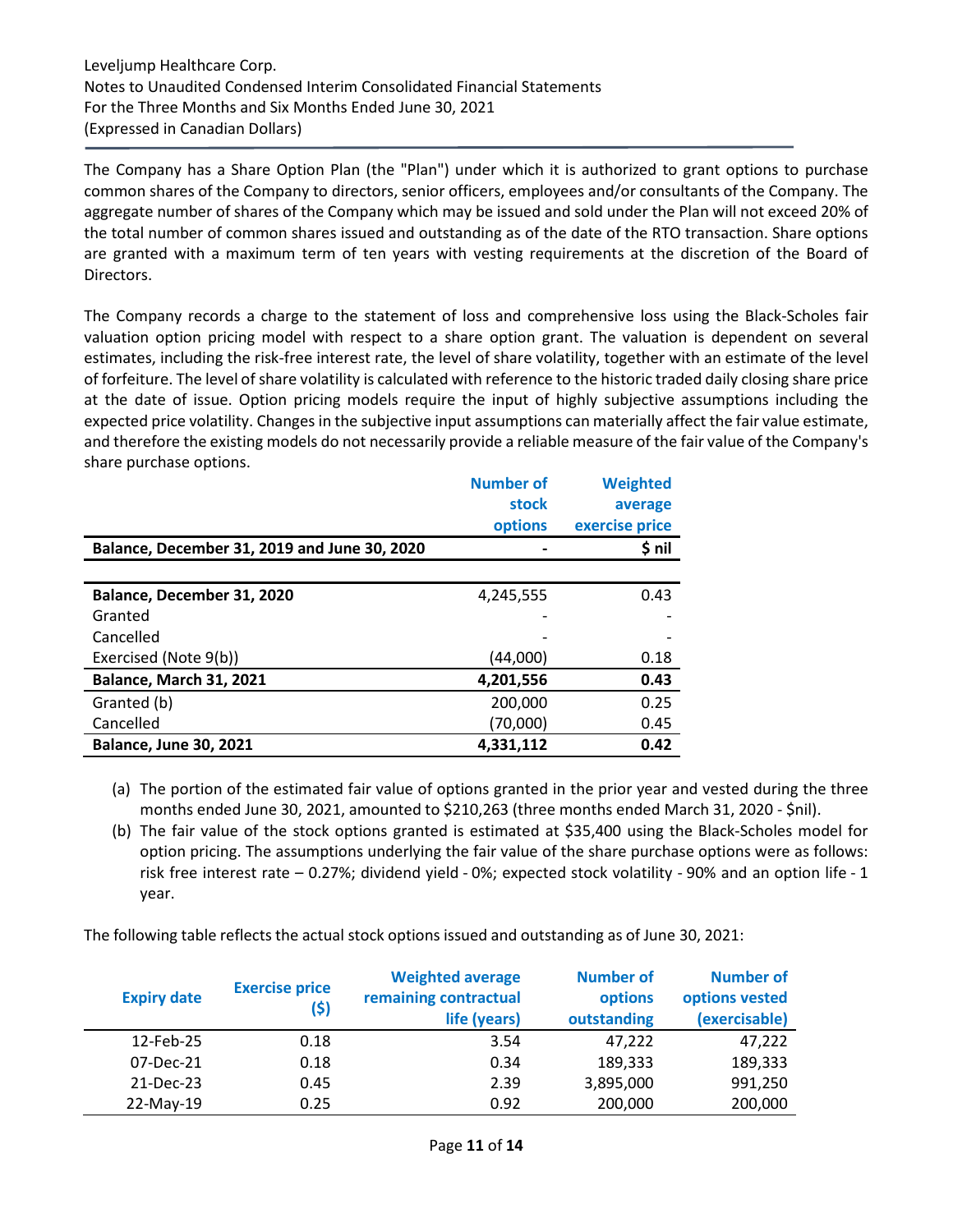| 0.43 | 2.25 | 4,331,112 | 2,272,083 |
|------|------|-----------|-----------|
|      |      |           |           |

## **11.** Warrants

The following table reflects the continuity of warrants for the three months ended June 30, 2021 and 2020:

|                                             | <b>Number of</b><br><b>Warrants</b> | <b>Weighted Average</b><br><b>Exercise Price</b> |
|---------------------------------------------|-------------------------------------|--------------------------------------------------|
| Balance December 31, 2019 and June 30, 2020 |                                     | \$ nil                                           |
|                                             |                                     |                                                  |
| Balance, December 31, 2020                  | 10,186,622                          | 0.50                                             |
| Exercised (Note 9(a))                       | (125,000)                           | 0.18                                             |
| Granted (Note 9(c))                         | 125,000                             | 0.50                                             |
| Cancelled                                   |                                     |                                                  |
| <b>Balance, March 31, 2021</b>              | 10,186,622                          | 0.50                                             |
| Granted (Note 9(d))                         | 10,000,000                          | 0.20                                             |
| <b>Balance, June 30, 2021</b>               | 20,186,622                          | 0.35                                             |

The following table reflects the warrants issued and outstanding as of December 31, 2020:

|                    | <b>Exercise</b> | <b>Warrants</b> |
|--------------------|-----------------|-----------------|
| <b>Expiry date</b> | price(5)        | outstanding     |
| December 13, 2023  | \$0.50          | 10,186,622      |
|                    | \$0.50          | 10,186,622      |

## **12.** Broker Options

As part of the concurrent Financing completed prior to the RTO transaction, the Company was required to issue 696,040 Broker options of the Company. Each Broker option entitles the holder to purchase a Unit of the Company at a price of \$0.45 good for 3 years. Each Unit consists of one common share and one warrant to purchase one common share at a price of \$0.50, which expires on December 13, 2023. The fair value of the 696,040 broker options granted is estimated at \$177,400 using the Black-Scholes model for option pricing. The assumptions underlying the fair value of the share purchase options were as follows: risk free interest rate – 0.32%; dividend yield - 0%; expected stock volatility - 90% and an option life - 3 years.

### **13.** Related Party Transactions

Related parties include key management being the Company's executive officers, the Board of Directors, close family members and enterprises that are controlled by these individuals as well as certain persons performing similar functions. The following related party transactions were conducted in the normal course of operations and were made on an arm's length basis: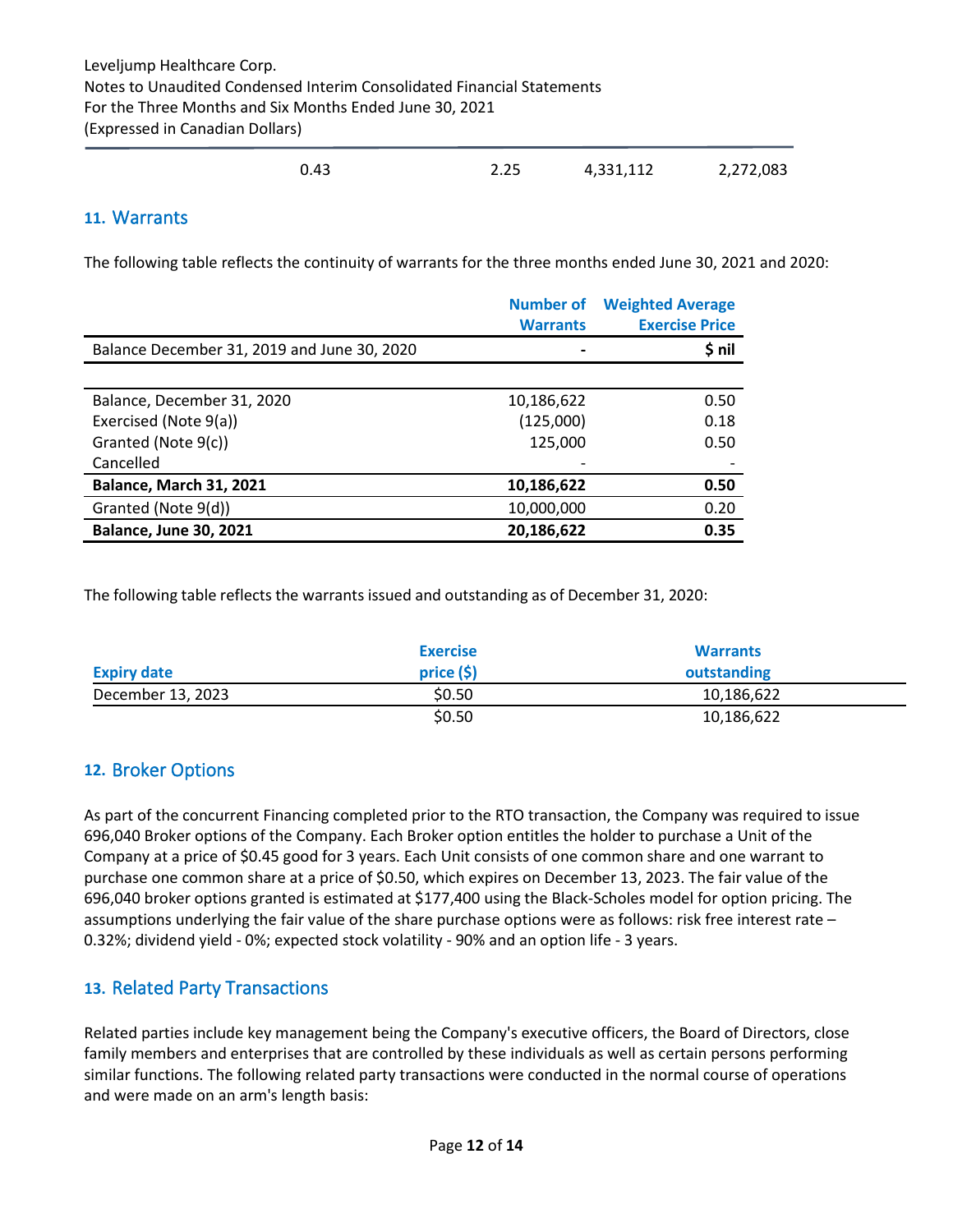During the three months ended June 30, 2021, salaries and benefits of \$120,000 (three months ended June 30, 2020 - \$42,000) were paid to the Chief Executive Officer ("CEO") and director of the Company.

During the six months ended June 30, 2021, salaries and benefits of \$240,000 (six months ended June 30, 2020 - \$84,000) were paid to the Chief Executive Officer ("CEO") and director of the Company.

At June 30, 2021 amounts payable and other liabilities due to the CEO and director of the Company are \$291,329 (December 31, 2020 - \$161,215).

During the three months ended June 30, 2021, salaries and benefits of \$120,000 (three months ended June 30, 2020 - \$42,000) were paid to the Chief Financial Officer ("CFO") and director of the Company.

During the six months ended June 30, 2021, salaries and benefits of \$240,000 (six months ended June 30, 2020 - \$84,000) were paid to the Chief Financial Officer ("CFO") and director of the Company.

At June 30, 2021 amounts payable and other liabilities due to the CFO and director of the Company are \$71,720 (December 31, 2020 - \$34,806).

#### **14.** Royalty Expense

On October 1, 2018, CTS became party to the Amended and Restated Secured Royalty Purchase Agreement (the "Agreement") between CTS' then parent company, MEDD Medical Imaging Corp. ("MIC"), and Flow Capital Corp ("Flow"). The terms impacting CTS were as follows:

- Effective October 1, 2018, CTS will pay a gross sales royalty based on of 2.5% of its revenues or \$6,000 USD (whichever is greater) monthly to Flow.
- There was a cross-guarantee such that CTS will guarantee all royalty payments of MIC and vice-versa.
- Agreement secured by a general security agreement covering all the CTS' current and future assets.

As part of the RTO transaction and concurrent financing on December 7, 2020, CTS bought out all its obligations under the Agreement for \$2,000,000. The proceeds were paid as \$1,500,000 in cash from the proceeds of the concurrent financing and 1,111,111 in Subscription Receipts of the concurrent financing valued at \$500,000. Immediately prior to closing of the RTO each Subscription Receipt was deemed to be exercised without payment of any additional consideration and without further action on the part of the holders thereof, to receive one common share and one common share purchase warrant. Each common share purchase warrant entitled the holder thereof to acquire one common share at a price of \$0.50 per share for a period of thirty-six months.

As part of the Agreement buyout, officers of the Company and MIC agreed to swap their escrow allotment of shares for June 7, 2021 with Flow giving rise to a liability of \$546,000 for which they were reimbursed by the Company ("Share swap").

#### **15.** Loss Per Share